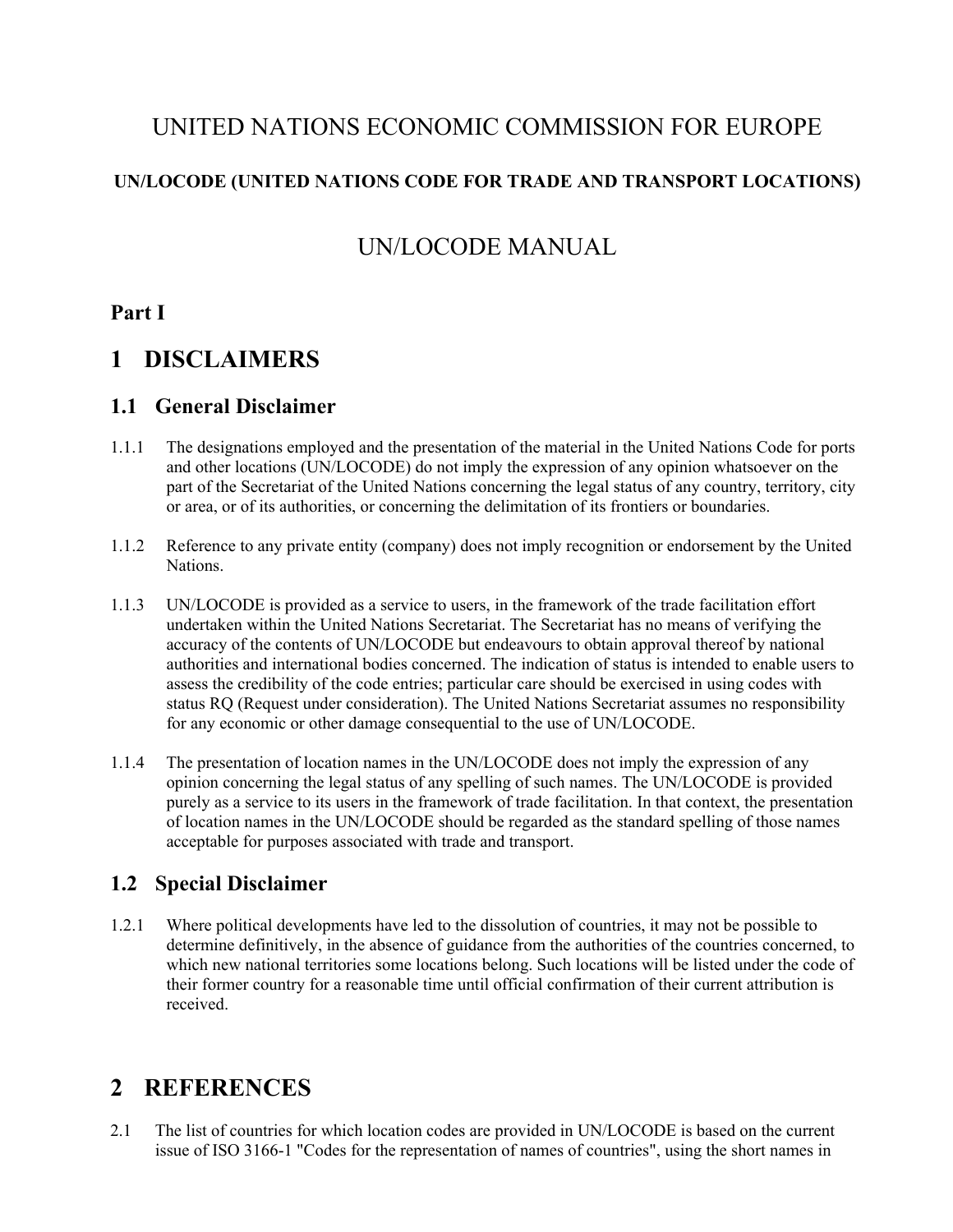English for the countries concerned. The country names in ISO 3166-1 correspond to those given in the "Terminology Bulletin" and "Standard Country or Area Code for Statistical Use", both published by the United Nations.

2.2 The country code elements used in UN/LOCODE are the alpha-2 codes of ISO 3166-1.

## **3 CONTENTS AND LAYOUT OF UN/LOCODE: CODES AND ABBREVIATIONS USED**

3.0 The UN/LOCODE is presented in 11 columns, each with the following content (column designations in brackets):

#### **3.1 Column Change**

Change Indicator that shows if the entry has been modified in any way or it has been marked for deletion.

## **3.2 Column LOCODE<sup>1</sup>**

l

- 3.2.1 Column 1 in UN/LOCODE shows the ISO 3166 alpha-2 Country Code that is followed by a space and a 3-character code for the place name: XX XXX. The 3-character code element for the location name will normally comprise three letters. However, where all permutations available for a country have been exhausted, the numerals 2-9 may also be used. A code element added to a new version of the code list may be preceded by a plus sign  $(+)$ ; a letter X  $(X)$  means that the code element will be removed from the next version of UN/LOCODE and a vertical bar (|) indicates a change in the location entry.
- 3.2.2 For ease of reading, in the code list the country and location name code elements are separated by a space. In actual use, this space could be suppressed.
- 3.2.3 The code list is presented by country, in alphabetical country code element order according to ISO 3166, and with place names listed in alphabetical order within each country.
- 3.2.4 When interpreting location code values found outside of the code list in part 2 of the UN/LOCODE Manual, it is understood that: when a three-letter code is used alone to indicate a location, it designates the name of an airport or location as adopted by IATA (whose code only has three letters); whereas a three letter code preceded by a two-letter country code designates the name for a location as adopted within the UN/LOCODE and might depict a different location from that of the IATA code, e.g. PAR = IATA code for Paris, France (UN/LOCODE = FR PAR); GB PAR = UN/LOCODE for Par, United Kingdom.
- 3.2.5 In cases where no ISO 3166 country code element is available, e.g. installations in international waters or international cooperation zones, the code element "XZ", available for user assignment in accordance with clause 8.1.3 of ISO 3166-1/1997, will be used.

<sup>&</sup>lt;sup>1</sup> Please note that when released in database format, the table shows the UN/LOCODE split in two columns, one for the country and another for the location code.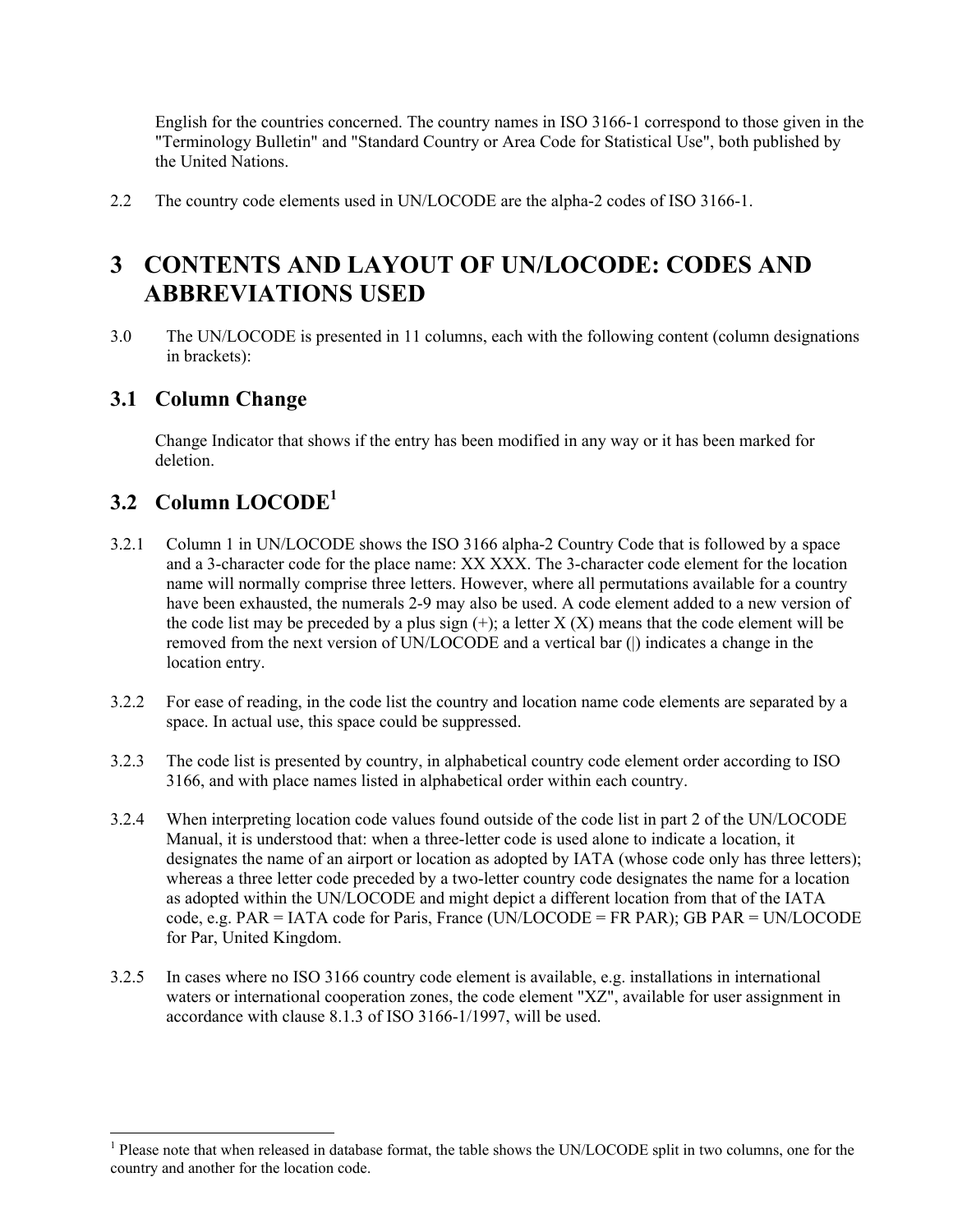#### **3.3 Column Name**

- 3.3.1 Column 2 shows the names of those locations that have been accepted for inclusion in UN/LOCODE in accordance with the provisions of the Recommendation.
- 3.3.2 Place names are given, whenever possible, in their national language versions as expressed in the Roman alphabet using the 26 characters of the character set adopted for international trade data interchange, with diacritic signs, when practicable. Diacritic signs may be ignored, and should not be converted into additional characters (e.g., Göteborg may be read as Goteborg, rather than Goeteborg, Gothenburg, Gotembourg, etc.), in order to facilitate reproduction in the national language.
- 3.3.3 In countries with more than one national language, place names may be different in the respective languages. In such cases, more than one name version maybe included, followed by other versions placed within brackets, e.g.:

Abo (Turku) Turku (Abo)

- 3.3.4 The Governments concerned have been or will be consulted regarding the most appropriate manner in which different name versions should be presented in UN/ LOCODE.
- 3.3.5 As a service to users, names that have been changed may be included for reference. Such alternative name versions are included as a transitional measure after a name change; they are followed by an equal sign  $(=)$ , e.g.:

 $Peking = Beijing$ Leningrad = St Petersburg

The code element will be shown only under the new name.

3.3.6 In some cases national location names are represented differently in different languages. This may lead to misunderstandings, which can cause disputes in interpretation of transport and other contracts, in documentary credits, etc. For any such differing but widely used name forms that are known to or reported to the Secretariat, reference to the preferred name version may be made in UN/LOCODE, followed by an equal  $(=)$  sign, e.g.:

Flushing = Vlissingen Munich = München

- 3.3.6 A place name may be followed, after a comma sign, by an indication of geographical or administrative significance, such as the name of an island on which the place is located, e.g. Bandung, Java; Taramajima, Okinawa.
- 3.3.7 There may be subordinate entities under a place name, e.g. different airports serving the same main location, outlying ports, freight terminals, etc. If a separate code element has been assigned to such a location, the name of the sublocation is added after the main name, separated by a hyphen (-), e.g.

GB LHR London-Heathrow Apt AR CUA Bahia Blanca-Cuatreros

3.3.8 The sublocation name is also listed in its proper alphabetic name order place, followed by an oblique stroke (slash) (*/*) and the name of the main place to which it belongs, e.g.: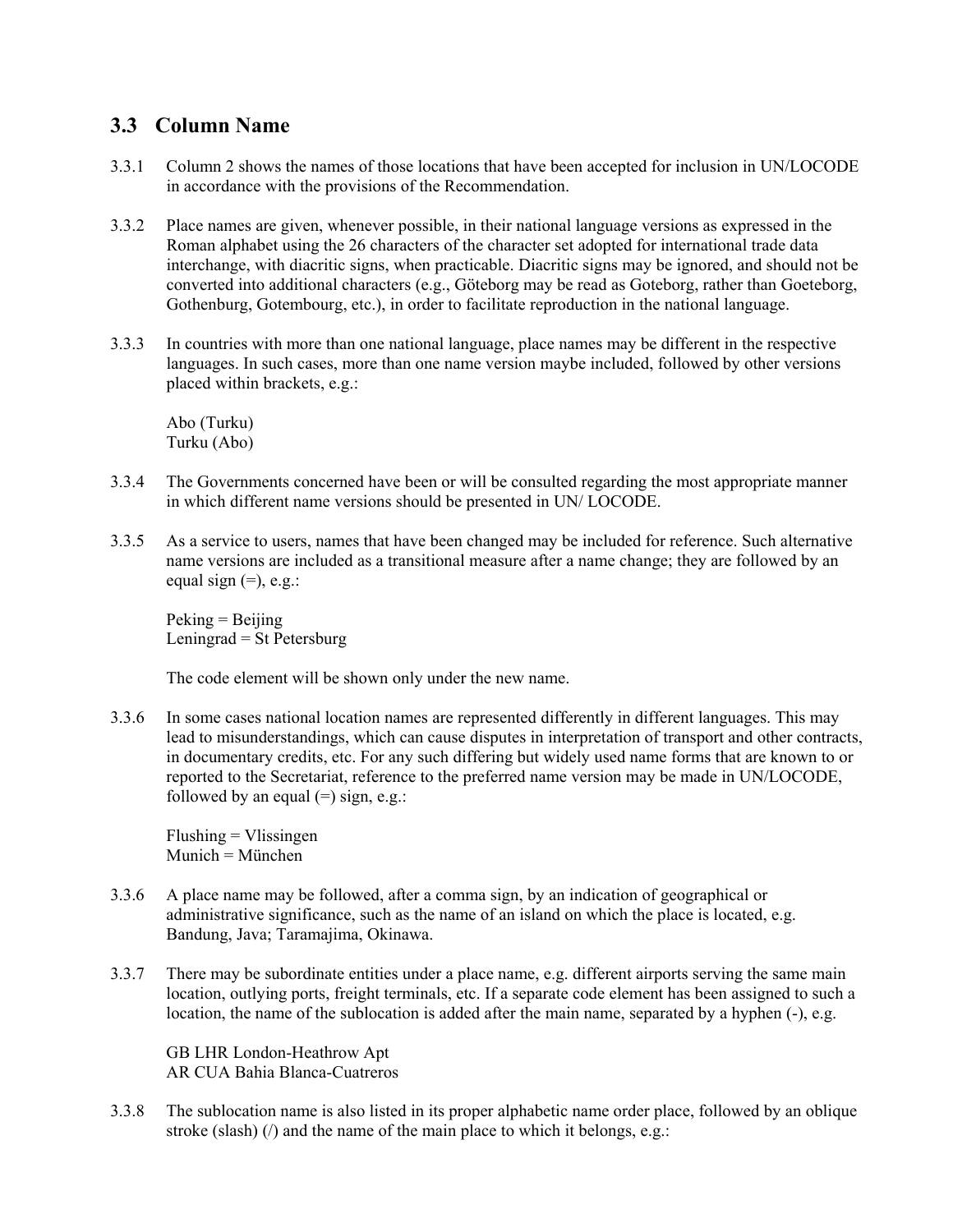GB LHR Heathrow Apt/London AR CUA Cuatreros/Bahia Blanca

- 3.3.9 Abbreviations used in Column 2 include:
	- Apt for Airport
	- I. for Island(s)
	- Pto for Puerto
	- Pt for Port
	- St for Saint

#### **3.4 Column Name Without Diacritics**

3.4.1 This column shows the names of the locations which have been allocated an UN/LOCODE without diacritic signs.

#### **3.5 Column Subdivision**

- 3.5.1 This column is intended to contain the ISO 1-3 character alphabetic and/or numeric code for the administrative division of the country concerned (state, province, department, etc.), as included in International Standard ISO 3166-2/1998 and when deemed desirable to enhance the use of the code, or when requested by the country concerned.
- 3.5.2 In UN/LOCODE, the country code element is not shown in this column. Only the latter part of the complete ISO 3166-2 code element (after the hyphen) is shown, as a qualifier to the location name. Where sub-division codes are used, the corresponding code lists are reproduced in Part 3 of the UN/LOCODE Manual.

#### **3.6 Column Function**

3.6.1 This column contains a 1-digit function classifier code for the location, where:

|                   | port, as defined in Rec. 16                                 |
|-------------------|-------------------------------------------------------------|
| 2                 | rail terminal                                               |
| 3                 | road terminal                                               |
| $\overline{4}$    | airport                                                     |
| 5                 | postal exchange office                                      |
| $\lceil 6 \rceil$ | reserved for multimodal functions, ICD's, etc.]             |
| $\lceil 7 \rceil$ | reserved for fixed transport functions (e.g. oil platform)] |
| B                 | border crossing                                             |
| $\theta$          | function not known, to be specified                         |

3.6.2 A group of digits "1234----" in this column means therefore that all four specified functions apply to the location. The presence of the digit "4" will normally mean that the code element shown is an approved IATA code. The digit "0" means that the criteria for inclusion apply, but that no information is available regarding the specific transport mode functions of the location.

#### **3.7 Column Status**

3.7.1 This column is intended to indicate the status of the entry by a 2-character code e.g. whether approved by Government, by Customs, or based on a user requirement not necessarily recognised by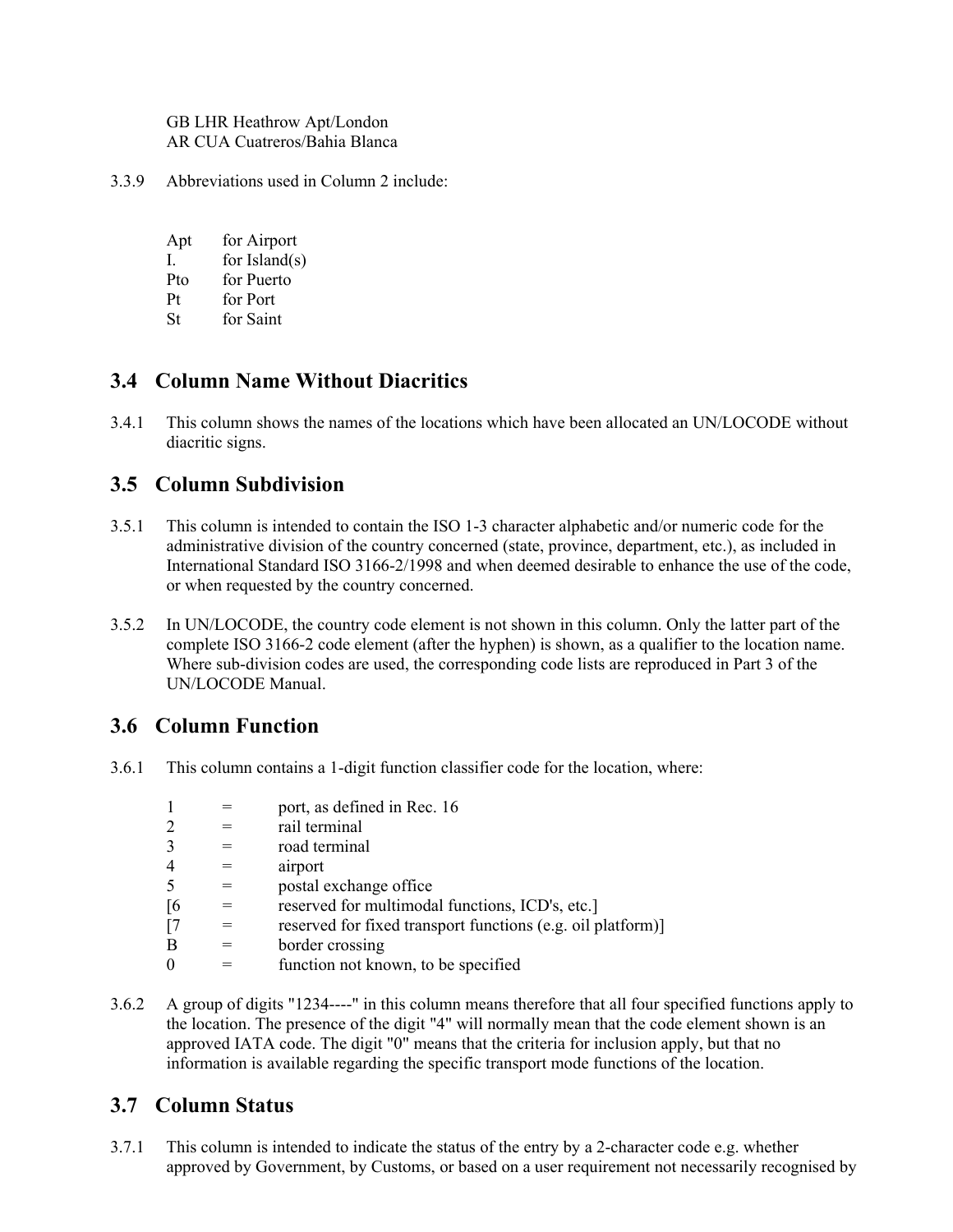an authority, etc. It is also intended to show the status of checking, e.g. that function indicators are not verified.

3.7.2 The following codes are used at present:

| AA | Approved by competent national government agency |
|----|--------------------------------------------------|
|    |                                                  |

- $AC =$  Approved by Customs Authority
- $AF =$  Approved by national facilitation body
- AI = Code adopted by international organisation (IATA or ECLAC)
- AM = Approved by the UN/LOCODE Maintenance Agency
- $AS =$  Approved by national standardisation body
- AQ = Entry approved, functions not verified

RL = Recognised location - Existence and representation of location name confirmed by check against nominated gazetteer or other reference work

- $RN =$  Request from credible national sources for locations in their own country
- RQ = Request under consideration
- RR = Request rejected
- QQ = Original entry not verified since date indicated
- $UR =$  Entry included on user's request; not officially approved
- $XX =$  Entry that will be removed from the next issue of UN/LOCODE

#### **3.8 Column Date**

3.8.1 Reference dates, showing the year and month of request, of entry into the code list, of latest approval, etc., as relevant.

#### **3.9 Column IATA**

3.9.1 The IATA code for the location if different from location code in column LOCODE (second part of the code).

## **4. SUBSIDIARY LOCATIONS**

4.1 The code elements can be extended by the addition of further characters to indicate subsidiary locations, such as areas of a port, different railway stations at the same location, or terminals at the same airport, etc. Such code element extensions are optional at the discretion of Governments or local authorities concerned. However, if notified to the secretariat, they will be incorporated in the data record for the locations in question; they could be made available to interested parties on request.

# **5. SUPPORT CODES**

- 5.1 UN/LOCODE is supported i.a. by the alpha-2 country code of the current issue of ISO 3166-1. The code elements for the countries represented in UN/LOCODE are listed in Part 3, which contains both a list in code order and a list in alphabetical country name order.
- 5.2 The codes included in Column 3, subdivision, are those included in ISO 3166-2. Codes are currently available for only a few countries; for those that are available, code lists are given in Part 3.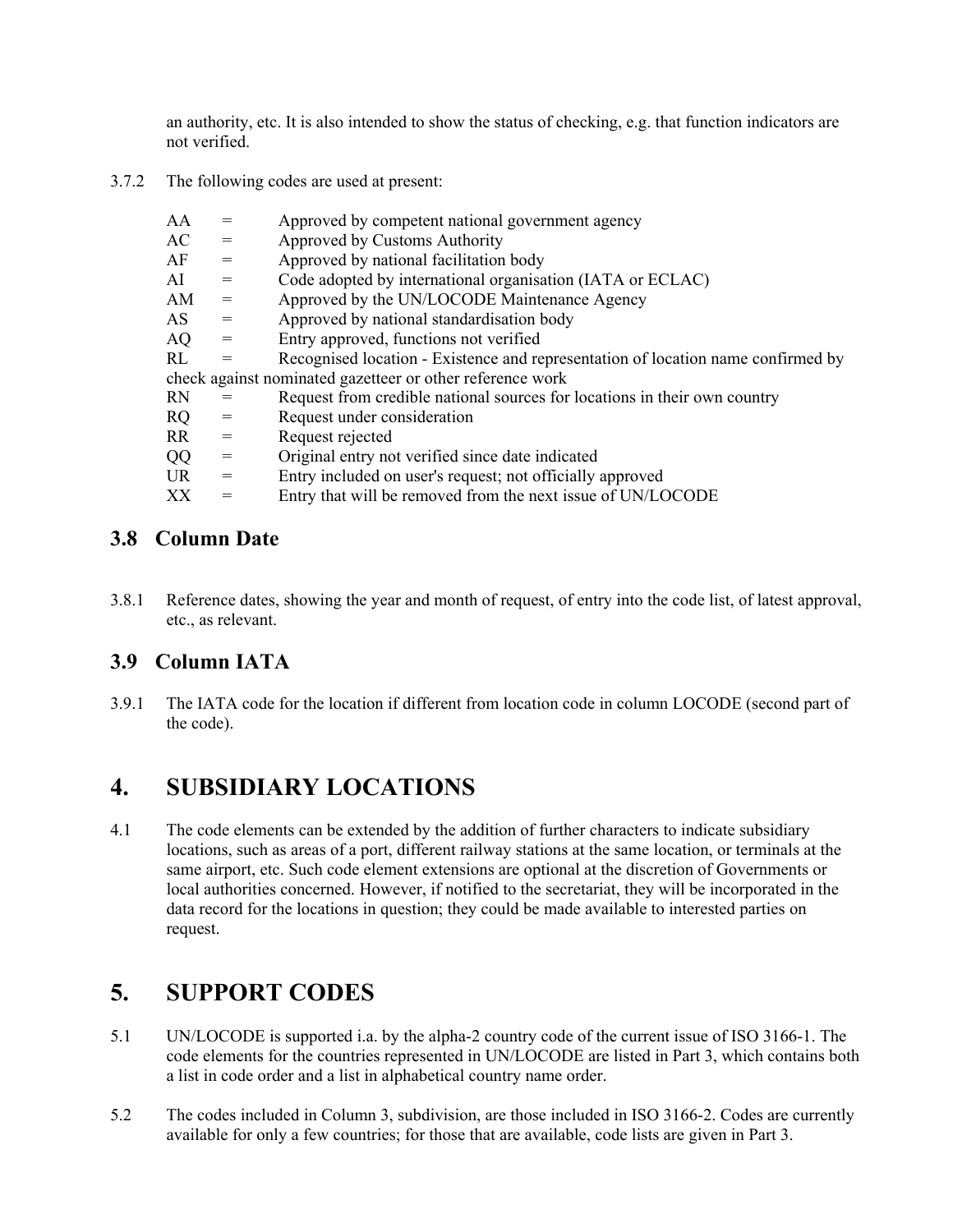# **6. ADDITION OF LOCATIONS TO UN/LOCODE**

#### **6.1 Criteria for inclusion**

- 6.1.1 It is recalled that ports, airports, inland clearance depots and freight terminals and other locations, such as places of receipt and delivery, which are used for goods movements associated with trade, are locations that qualify for inclusion in the UN/LOCODE. "Location" is defined as any "named geographical place, recognised by a competent national body, either with permanent facilities used for goods movements associated with trade, and used for these purposes, or proposed by the government concerned or by a competent national or international organisation for inclusion in the UN/LOCODE".
- 6.1.2 As a condition for including locations (other than ports, airports, inland clearance depots and inland freight terminals), they should be of ongoing use. It is assumed that any proposal for the inclusion of such a location in the UN/LOCODE will be made on the understanding that it does not refer to a once-only use.

## **6.2 Request procedure**

6.2.1 Requests for inclusion of additional locations and other changes in UN/LOCODE should be addressed to:

United Nations Economic Commission for Europe Global Trade Solutions Branch Palais des Nations, CH-1211 GENEVE 10 Switzerland Fax: 41 22 917 00 37 E-mail: LOCODE@unece.org.

Such requests should preferably be transmitted on electronic medium. For occasional proposals of a limited number, not exceeding 10 entries, hard copy and fax transmissions are acceptable.

- 6.2.2 Requests for the inclusion of additional locations will be entertained on the basis that the locations are used in trade; they will be processed according to the following procedure:
- 6.2.2.1 Locations listed in nominated gazetteers
- 6.2.2.1.1 Reference will be made to the nominated international gazetteer to confirm the existence of the location and the spelling of its name. If the location is listed in the nominated international gazetteer, an entry will be included, using the spelling of that gazetteer. If the location is not listed in the nominated international gazetteer, but a nominated national gazetteer exists for the country concerned, the spelling of the national gazetteer will be used.
- 6.2.2.1.2 A code element will be selected, always avoiding duplication of code elements within the country concerned, attaining in so far as possible a mnemonic link with the location name, with preference being given where possible to a code element submitted by the proposer. The code element will comprise a combination of three letters except where all possible 3-letter combinations have already been allocated, in which case numerals 2-9 may be used in place of one or more of the three letters.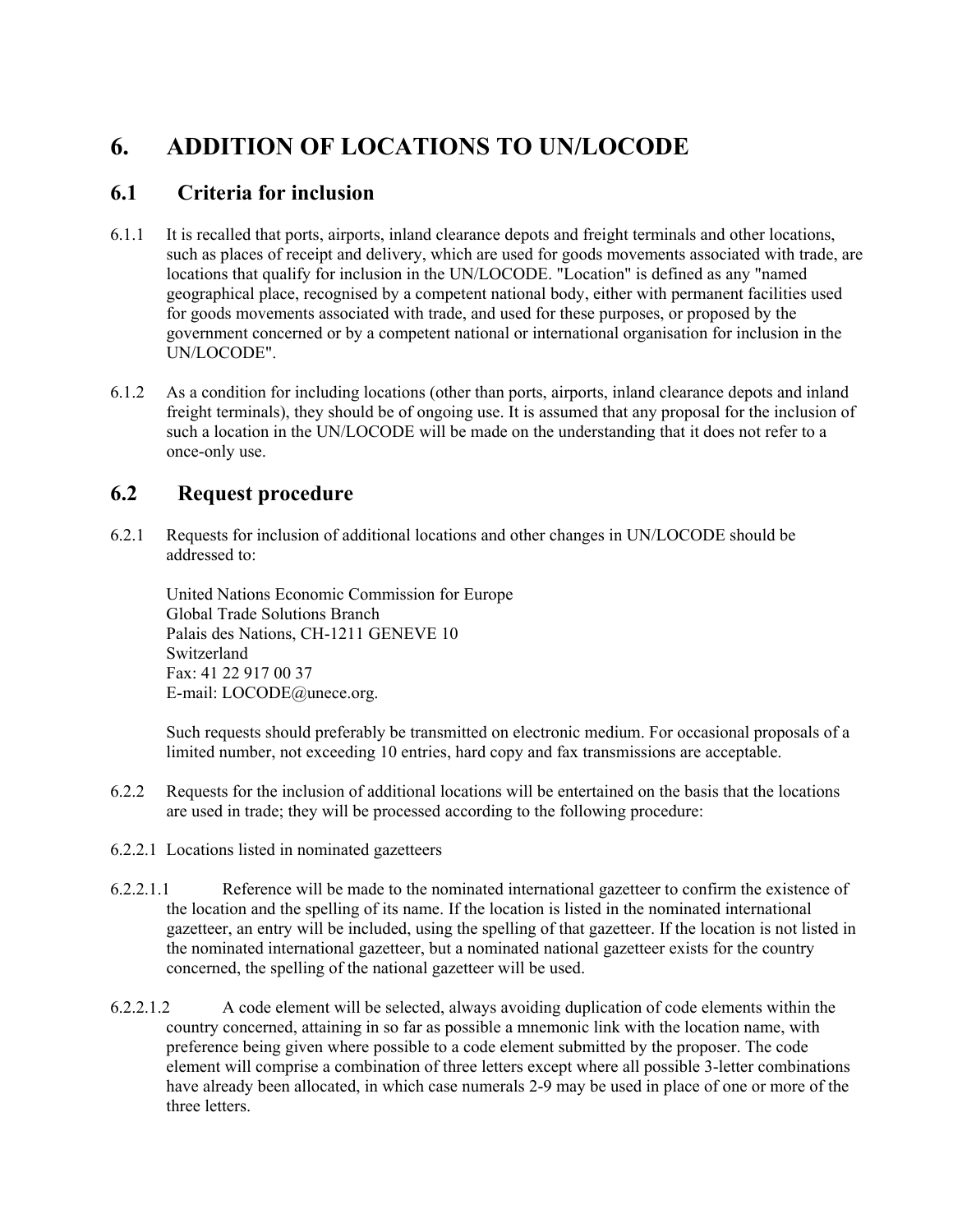- 6.2.1.1.3 Where the functions available at the place have been specified in the request, these will be shown in the entry when included. Where, exceptionally, no function has been specified, the function code "--3-----", "Road terminal function", will be added to the entry when included.
- 6.2.2.1.4 The entry will then be included in the UN/LOCODE database with the status code "RL" (Recognised location).
- 6.2.2.2 Locations not listed in gazetteers
- 6.2.2.2.1 If the location is not listed in either the nominated international gazetteer or in the nominated national gazetteer for the country concerned, a code element will be selected as above, and the proposed entry will be submitted to the national authorities concerned for confirmation of the location's existence and of the spelling of its name, and for guidance on functions available at the location.
- 6.2.2.2.2 Pending the outcome of such scrutiny, and provided that other criteria are fulfilled, the proposed entry may be included under the status classification "RQ" (Request under consideration).
- 6.2.2.2.3 On receipt of confirmation, the entry will be included in the UN/LOCODE database with the code element, function, and spelling of the location names, in accordance with the confirmation, with an appropriate status code indicating approval.
- 6.2.2.2.4 If no authoritative response is received within a reasonable time, and if the Secretariat is convinced of the need for the entry to be included, it will be given the status classification "UR" (User requirement).

#### **6.3 Request particulars**

6.3.1 Any proposal for additions to the UN/LOCODE should identify the requestor and should contain the following particulars:

The name of the place and the country where it is located. The name should be given in the national language version, as expressed in the Roman alphabet. If the national language contains diacritic characters, the name should be given including such characters, to the extent they can be reproduced using the ASCII International character set, (ISO 8859-1) and relevant tables of ISO 10646-1 and the facilities available to the proposer.

Other widely used versions of the name may be given for reference purposes.

The name or designation of any relevant administrative division (state, county, province, etc.) where the place is located, including any established code to represent it.

The functions available at the place, under the criteria established (port, railway terminal, road terminal, airport, postal exchange office, ICDs, inland clearance depot, border crossing).

- 6.3.2 Optionally, the request or may suggest a 3-letter code to represent the place name, on the understanding that the Secretariat may have to assign another code if the code proposed is already used or for any other reason that may be explained to the requestor.
- 6.3.3 Any other information that the requestor considers could be of interest may be included (e.g. proximity to another location, geographical co-ordinates, type of installations and services).
- 6.3.4 Requests received will be reflected, as appropriate, in the next version or update of the UN/LOCODE. Requestors will be informed regarding the action taken on their proposals.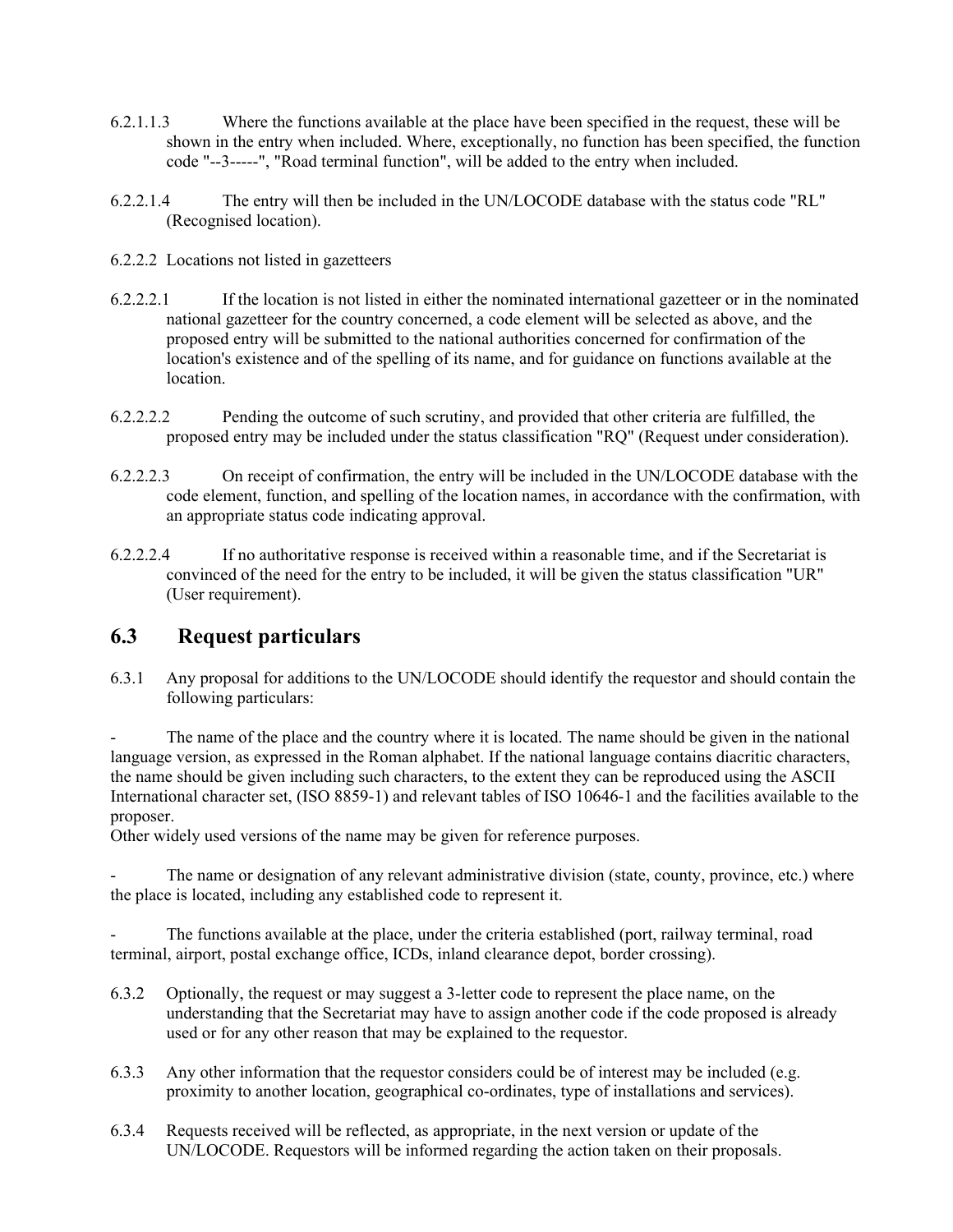#### **6.4 Submission characteristics**

6.4.1 Format

The request submissions should contain at least 2 files:

- A README.TXT in ASCII format containing the following information:
	- 1. Format and software utilised to create the other file
	- 2. Organisation which submitted the information
	- 3. Submission date
	- 4. Any other relevant information
- A UN/LOCODE request submission data file containing location records for inclusion
- 6.4.2 Information to be submitted

The following information should be supplied in the UN/LOCODE request submission file:

- 1. A UN/LOCODE code element which consists of:
	- Country code element (mandatory, a2, ISO 3166 standard code, see Part 3)
	- Place name code element (optional, a3, 3-letter code for place names which in certain circumstances may be alphanumeric, an3, cf. paragraph 3.1.1)
- 2. Place name (NAME, mandatory, a..29, plain language name)
- 3. Subdivision (SUBDIV, optional, an..3)
- 4. Function code (FUNCTION, mandatory, an8), as follows (with table presentation within brackets):

| <b>Function</b> | <b>Description</b>                                         | Representation         |
|-----------------|------------------------------------------------------------|------------------------|
| $\overline{0}$  | Function not known, to be specified                        | $(0-----$              |
|                 | Port, as defined in Rec. 16                                |                        |
|                 | Rail terminal                                              | (-2------              |
| 3               | Road terminal                                              | (--3-----              |
| 4               | Airport                                                    | ---4----               |
|                 | Postal exchange office                                     | (----5--- <sup>-</sup> |
| [6]             | Reserved for Multimodal functions, ICDs, etc.              | ----6--`               |
| [7]             | Reserved for fixed transport functions (e.g. Oil platform) | ----7-1                |
| B               | Border crossing                                            |                        |

If a location has more than one function, include all relevant codes in the function code. Example: for a location with maritime, rail and air functions, assign the code 12-4-

- 5. Remarks (REMARKS, optional, an..45).
- 6.4.3 Allowed file formats

The following formats are acceptable for the UN/LOCODE request submission files:

6.4.3.1 MS ACCESS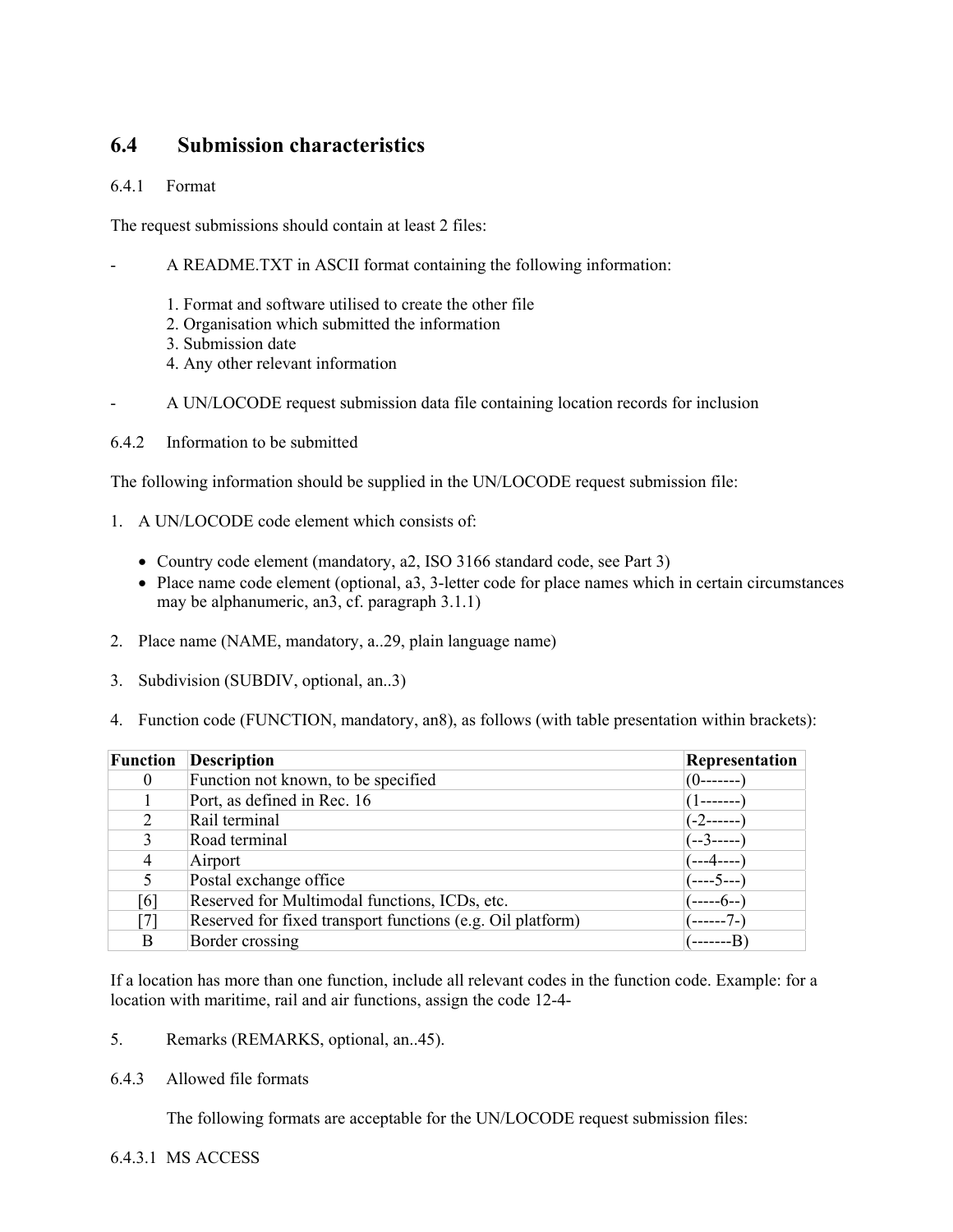MS Access 97 or newer versions are acceptable and should have the extension *.mdb*

#### 6.4.3.2 MS EXCEL

EXCEL 5.0/95 or newer spreadsheets must contain data in a table format, in which each row represents a record and each column represents a field. The table must start in the first cell of the spreadsheet.

Please make sure the file has a *.xls* name extension.

#### 6.4.3.3 Lotus 1-2-3

The Lotus 1-2-3 spreadsheet must contain data in a table format, in which each row represents a record and each column represents a field. The table must start in the first cell of the spreadsheet. If the data in the spreadsheet is not in this form, load the file into Lotus 1-2-3 and delete unnecessary rows and columns before you create the file.

Please make sure the file has a *.wk1* name extension.

6.4.3.4 Comma and quote delimited format ASCII file

The Comma and quote delimited format ASCII file must have a comma between fields and each field must begin and end with a quotation mark ("). The UN/LOCODE submission file must have a header record showing the titles of the fields that are included in every following record. If in an individual record, optional data is missing, it should be shown as two quotation marks with nothing in between, i.e. "" with the field names.

The following is a sample header record followed by two fictitious data records: "COUNTRY","LOCATION","NAME","SUBDIV","FUNCTION","DATE\_REF","REMARKS" "AE","AUH","ABU DHABI","","1----","9401","", "ZW","VFA","VICTORIA FALLS","","---4-","9601",""

Please make sure the file has a ".csv" or ".txt" name extension.

6.4.3.5 Table ASCII file

This type of ASCII file is set up as a table, with fields appearing in specified columns. These files do not use any delimiter to mark fields. The diskette has to include at least 2 files:

1. A README.TXT file in ASCII format containing the data structure for the table ASCII file.

2. The actual table ASCII file

Example of file description to be included on the README.TXT file:

Location request data structure

| Field           | Type | From           | Tо |
|-----------------|------|----------------|----|
| <b>COUNTRY</b>  | C    |                |    |
| <b>LOCATION</b> | C    |                |    |
| <b>NAME</b>     | C    | 8              | 36 |
| <b>SUBDIV</b>   | C    | not applicable |    |
| <b>FUNCTION</b> | C    | 38             | 43 |
| <b>STATUS</b>   | C    | not applicable |    |